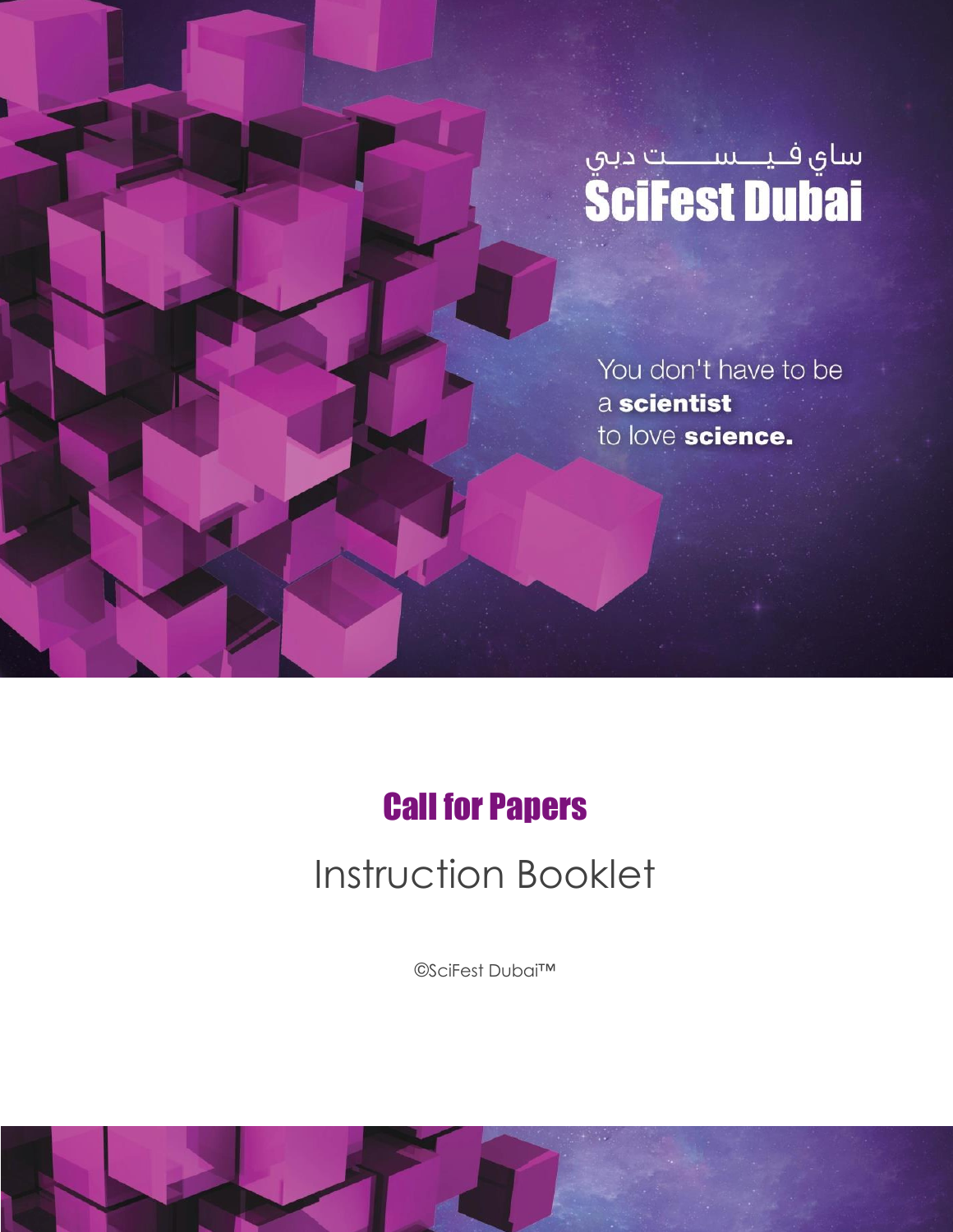

#### **About the Science Festival:**

SciFest Dubai™ is a platform to promote creativity, critical thinking, innovation, and STEAM education. The aim is to promote a love for science and a deeper understanding of the scientific method.

SciFest Dubai<sup>™</sup> was launched in February 2014. It was a four-day festival of the sciences – a celebration of the sciences through the arts and popular culture. The venue sponsor was Meydan Theatre and the main sponsor was GEMS Education. Additional sponsors were Emax and Fitness First. The media partner was Khaleej Times with support from Dubai Eye 103.8 radio. The festival had coverage in all national print media and radio and television. It was also covered by BBC World. It had 25 events attended by 13,000 visitors and participants. The chief guest at the opening ceremony was Director General of KHDA (Knowledge and Human Development Authority), Dr. Abdulla Al Karam. SciFest Dubai™ currently has 65,000+ followers on Facebook.

#### **About the science papers:**

The purpose of the science papers is to give students and teachers of science an opportunity to present scientific ideas, theories, and outcomes of science experiments. The papers may also be about pedagogy and practice in science education.

We also hope to encourage science teachers to collaborate with more-able science students in presenting a paper (when and where this is possible)

Authors of short-listed papers will be given the opportunity to present their paper at the 2015 Festival. We particularly look forward to teacher-student collaborations.

(N.B. Papers endorsing pseudo-science will not be entertained. Please see appendix 1 for a checklist)

#### **Audience:**

The papers should target one of the following groups:

- Primary and Secondary School students
- College and University students
- Teachers and Adults involved in Science Education

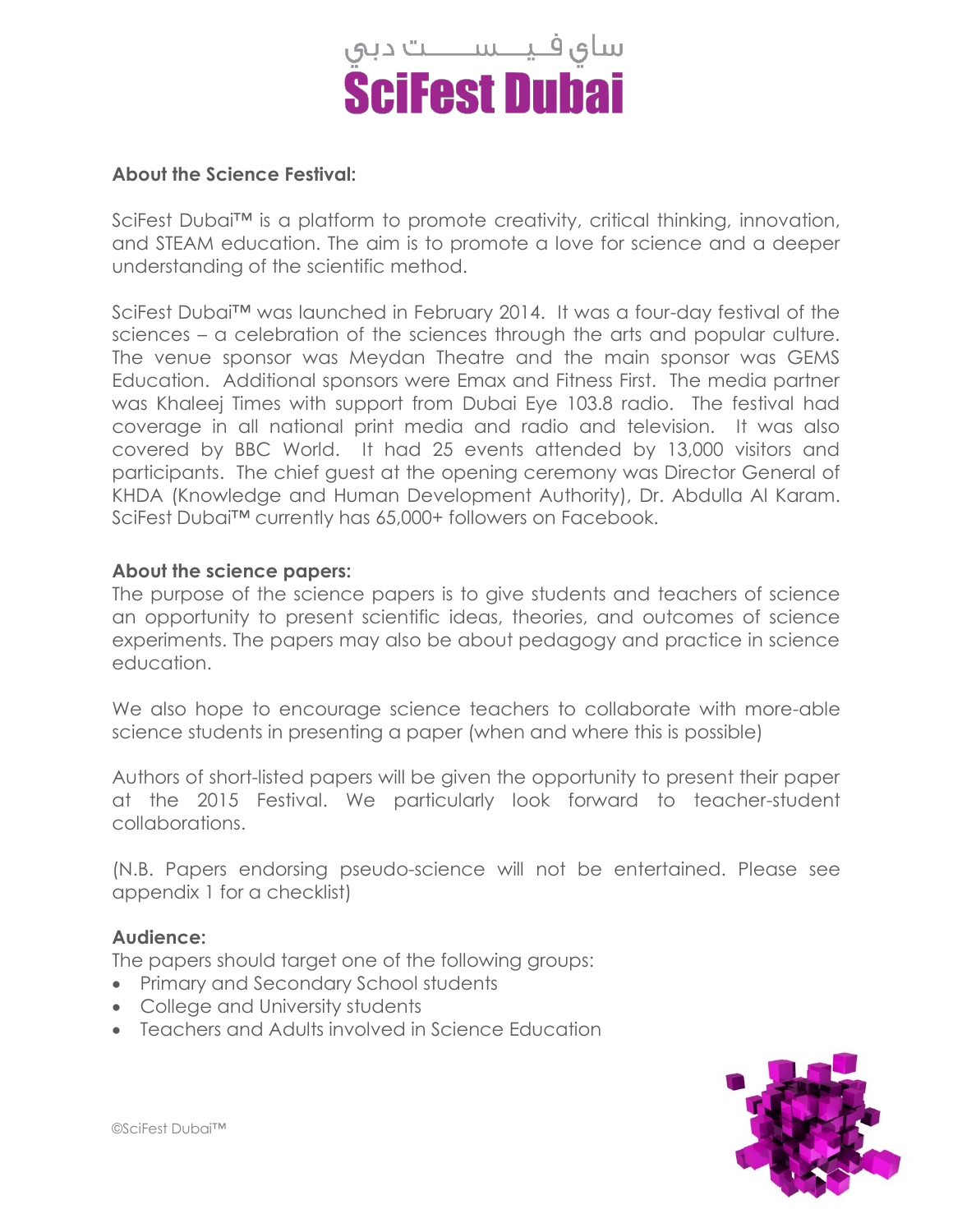

### Format

The lectures will feature oral and poster presentations as well as interactive question sessions with the audience. Each Lecture will last 20 minutes (presentation followed by 10 min. Q&A). English will be the working language for all printed material, presentations and discussions.

#### **Topics**

The following topics serve only as a guide. Submissions are welcome from other areas of science too.

- Astronomy
- Neuroscience
- Nanotechnology
- Research & Development
- Science Education: Pedagogy & Practice
- Sustainable development, Renewable Energies
- Current Trends in science

#### **Submission Process**

1. Submit a 2-page digest under the following headings:

**Title** Author Target Audience Abstract Theory Method Result

- 2. Once the paper has been accepted, the authors will be invited to submit their entire paper (5-6 pages) and present it at the Science Festival in October 2015.
- 3. See appendix 2 for the format of the full-paper.

#### **Deadlines**

Deadline to register your paper: 5<sup>th</sup> September 2015 (register [here\)](https://docs.google.com/forms/d/1PuQqL_eFgUmMrp-AzUH6FTHNNQON5DLcTk-7Ch8_gcU/viewform?usp=send_form) Deadline to submit your paper: 20th September 2015

**For more information**: Email: info@scifestdubai.com

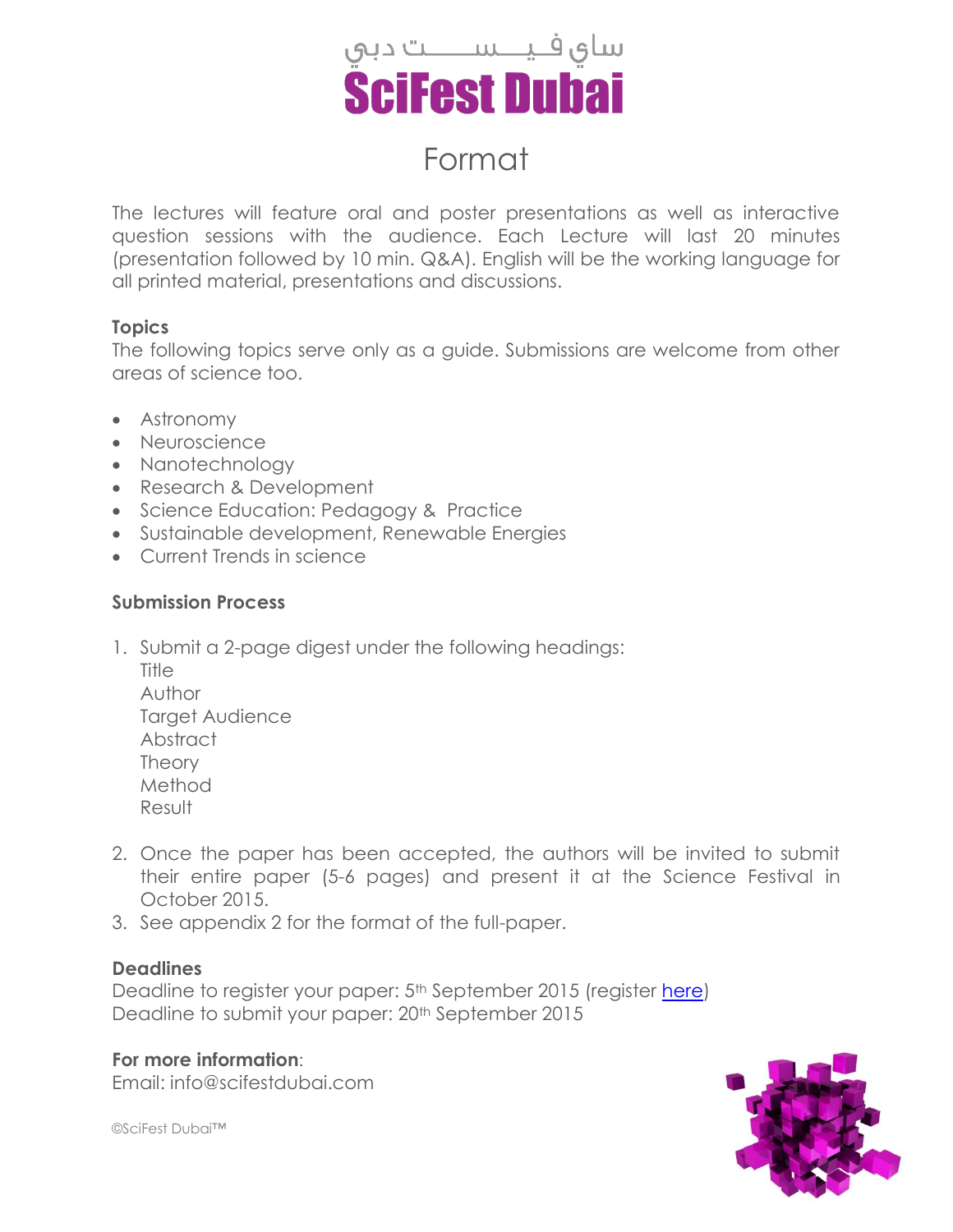

#### **Appendix 1: How to spot bad science**

TED has the following using checklist about pseudoscience:

- Has failed to convince many mainstream scientists of its truth
- Is not based on experiments that can be reproduced by others
- Contains experimental flaws or is based on data that does not convincingly corroborate the experimenter's theoretical claims
- Comes from overconfident fringe experts
- Uses over-simplified interpretations of legitimate studies and may combine with imprecise, spiritual or new age vocabulary, to form new, completely untested theories.
- Speaks dismissively of mainstream science

Some red flag areas of pseudoscience include

Astrology, Alchemy, Reiki, Numerology, Graphology, Palmistry